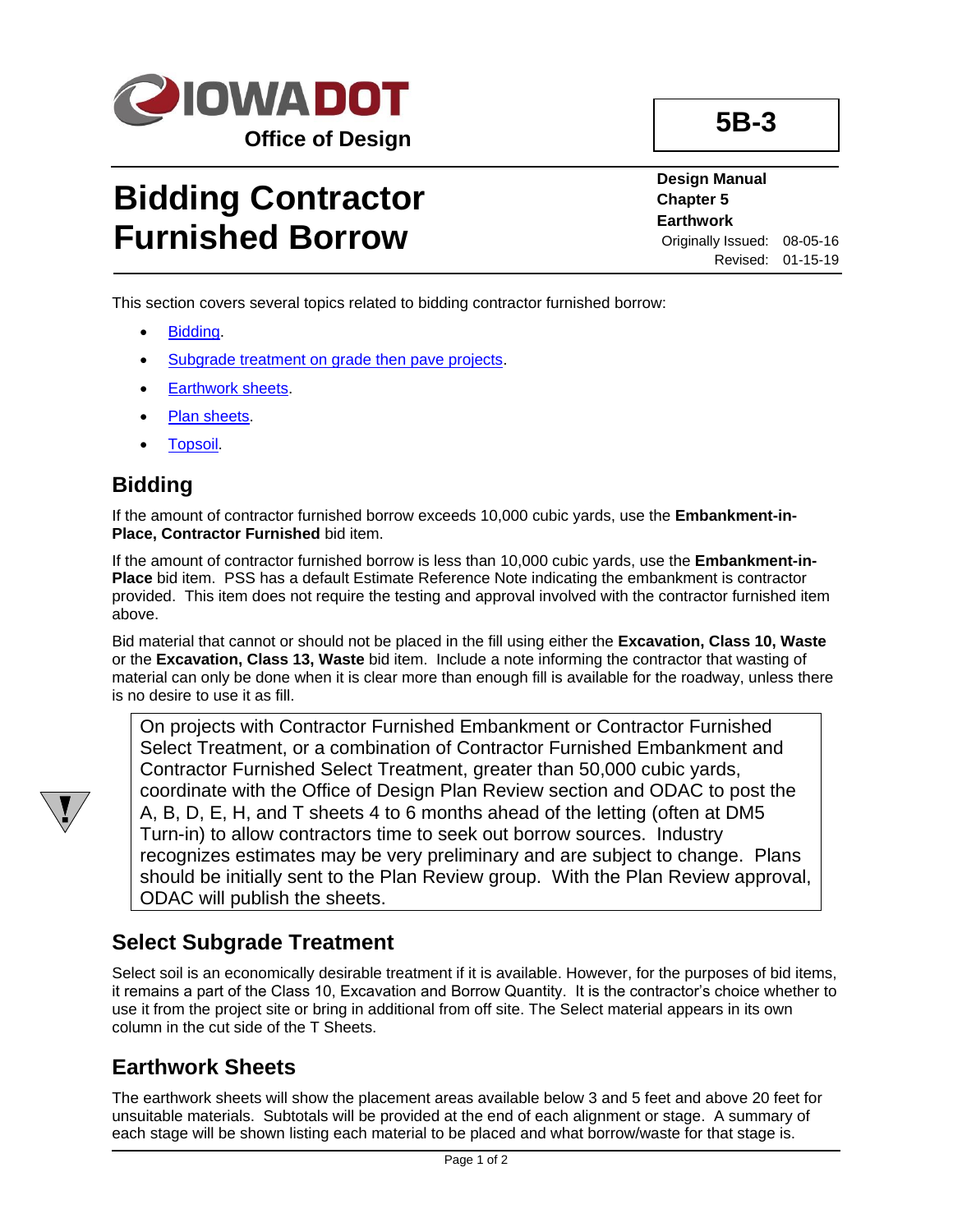Overhaul will no longer be calculated or shown.

#### <span id="page-1-0"></span>**Plan Sheets**

Plan and profile sheets will no longer show earthwork balance information.

### <span id="page-1-1"></span>**Topsoil**

Refer to Section [10A-1](10A-01.pdf) for information regarding topsoil replacement. Topsoil is a valuable resource, so stripping, salvaging, and spreading topsoil should be considered whenever possible. This will reduce the quantity of topsoil contractors will need to furnish. However, projects involving shallow sliver fills, e.g. median cable guardrail projects, generally do not need to include stripping, salvaging, and spreading topsoil.